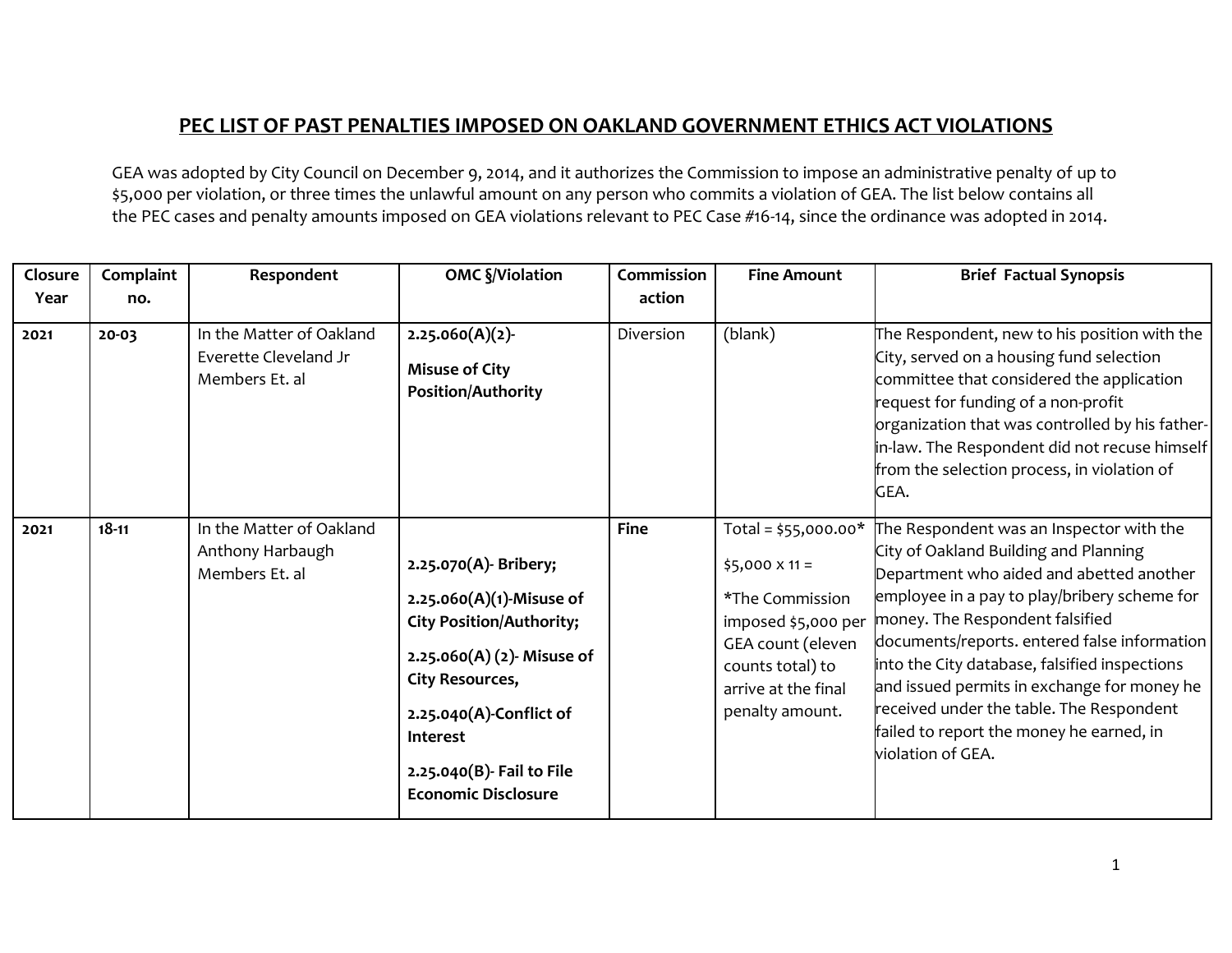| 2020 | $18 - 03$ | In the Matter of Dorian<br>Gray                 | 2.25.070(A)- Bribery                                                                       | <b>Fine</b> | Total = $$8,000.00$                                                                                                                                                           | The Respondent, in attempt to assist a friend<br>start a marijuana business, contacted City<br>Councilman Larry Reed and offered him<br>\$10,000 in exchange for a City of Oakland<br>marijuana permit, in violation of GEA.                                                                                                                                                                                                                                                                                                                                                                                                                                                                                                                                                                                                                                                                                                                                                                                                                                                                                                                                        |
|------|-----------|-------------------------------------------------|--------------------------------------------------------------------------------------------|-------------|-------------------------------------------------------------------------------------------------------------------------------------------------------------------------------|---------------------------------------------------------------------------------------------------------------------------------------------------------------------------------------------------------------------------------------------------------------------------------------------------------------------------------------------------------------------------------------------------------------------------------------------------------------------------------------------------------------------------------------------------------------------------------------------------------------------------------------------------------------------------------------------------------------------------------------------------------------------------------------------------------------------------------------------------------------------------------------------------------------------------------------------------------------------------------------------------------------------------------------------------------------------------------------------------------------------------------------------------------------------|
| 2018 | $15 - 07$ | In the Matter of CM<br>Lynette Gibson-McElhaney | 2.25.040(A)- Conflict of<br>Interest;<br>2.25.040(B)- Fail to File<br>Economic Disclosure, | <b>Fine</b> | Total = $$2,550.00*$<br>\$0.<br>\$0.<br>*The fine was<br>imposed on the<br>first of three<br>counts which was a<br>gift rule violation<br>different from the<br>relevant GEA  | The Respondent, a City of Oakland<br>Councilmember, became aware of a housing<br>development project that was given permits<br>by the city to start a development project<br>next to her property and she and her spouse<br>went down to the Planning and Building<br>Department to lodge a complaint/opposition<br>to the development and requested an appeal.<br>The Respondent contacted a respected<br>member of a different development company,<br>JRDV and asked one of its employees to speak<br>on her behalf at the hearing. The JRDV<br>representative agreed. In preparation for the<br>hearing the JRDV prepared by researching the<br>property, developing an alternative plan and<br>contacting members of the City Building and<br>Planning Department. The services he<br>provided for free was valued at \$800. The<br>Respondent failed to report the gift/services<br>she received from JRDV on her Economic<br>Interest Statement and subsequently<br>participated in making a decision on a City<br>Contract that was awarded to JRDV, without<br>recusing herself or disclosing the services that<br>JRDV had provided, in violation of GEA. |
|      |           |                                                 |                                                                                            |             | violations related<br>to PEC Case No. 16-<br>14. The Commission<br>did not impose any<br>additional/separate<br>penalties on the<br>remaining GEA<br>counts two and<br>three. |                                                                                                                                                                                                                                                                                                                                                                                                                                                                                                                                                                                                                                                                                                                                                                                                                                                                                                                                                                                                                                                                                                                                                                     |